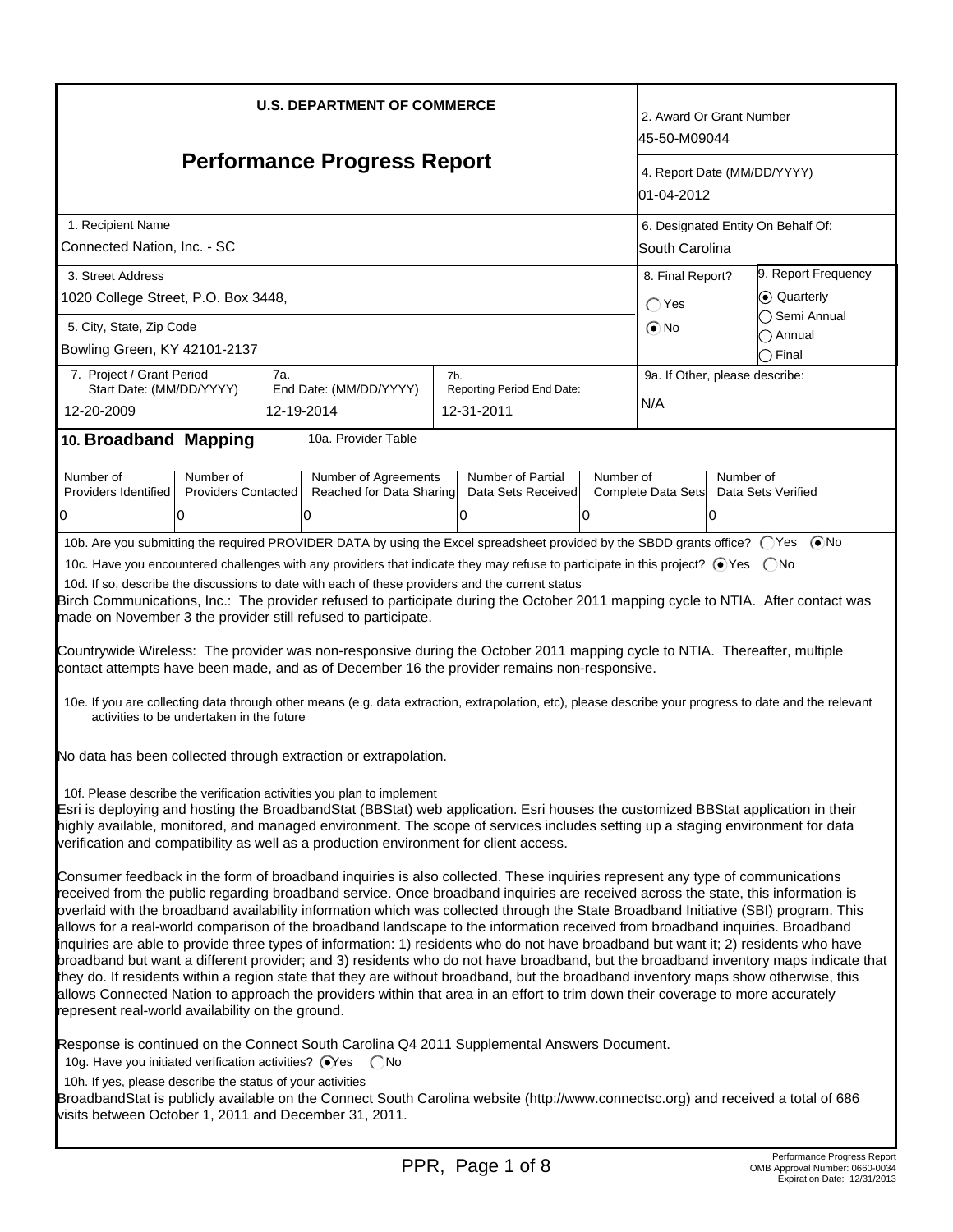During this quarter, the Connect South Carolina project received a total of 12 broadband inquiries. Additional information received through e-mail from consumers that can also be used for verification purposes totaled 2 for this quarter.

Thus far, project staff has conducted multiple tests on the following providers: ACSinc.net; AT&T; Atlantic Broadband; CenturyLink; Charter Communications; Chester Telephone Company (d.b.a. Fairfield Communications); Clearwire Corporation; Electronics Service Company of Hamlet LLC; Family View Cable; Farmers Telephone Cooperative Inc. (d.b.a. FTC Communications); Frontier Communications of the Carolinas; Globalvision; Home Telephone Company Inc.; Main Street Wireless; NTInet Inc.; Palmetto Rural Telephone (d.b.a. Low Country); Pee Dee Net; Pee Dee Online; PRT Communications; Rock Hill Telephone Company (d.b.a. Comporium Communications and PBT Communications); Sandhill Telephone Cooperative; SkyRunner; Southern Coastal Cable; Sprint; Techcore Consultants II (d.b.a. Almega Cable); Time Warner Cable Inc.; T-Mobile; tw telecom; US Cellular; Verizon South Inc.; and Windstream.

To date, field validation testing has been completed against 32 companies (out of a universe of 48 viable providers) totaling 66.67% within the state.

10i. If verification activities have not been initiated please provide a projected time line for beginning and completing such activities

Verification activities have been initiated.

# **Staffing**

10j. How many jobs have been created or retained as a result of this project? 4.36

Connected Nation has numerous staff working on the Connect South Carolina project, some at only a small percentage of their time. This approach is beneficial to the project in various ways: some staff provide necessary project support, many staff work together utilizing a team approach, and others are subject matter experts (SMEs) in their respective areas. The project benefits by leveraging the SMEs' knowledge and skills, without the necessity of supporting a more expensive full-time resource.

10k. Is the project currently fully staffed?  $\bigcap$  Yes  $\bigcirc$  No

10l. If no, please explain how any lack of staffing may impact the project's time line and when the project will be fully staffed

The positions not currently staffed are related to Connect South Carolina's local and regional tech team activities that are only just beginning. The positions are expected to be filled during Q1 and Q2 2012.

10m. When fully staffed, how many full-time equivalent (FTE) jobs do you expect to create or retain as a result of this project? Connect South Carolina's FTEs reported for the quarter include 1.66 FTEs for temporary, cyclical consultants and a base of 2.70 FTEs that consistently contribute to the project. There are, however, 2 base FTE positions yet to be filled.

This project when fully staffed has a base of 4.70 FTEs.

10n. Staffing Table

| Job Title                          | FTE %          | Date of Hire |
|------------------------------------|----------------|--------------|
| Associate Counsel                  | $\mathbf{1}$   | 09/14/2009   |
| <b>Business Programmer Analyst</b> | 2              | 04/02/2007   |
| <b>CAI Coordinator</b>             | 3              | 12/13/2004   |
| <b>CAI Data Analyst</b>            | $\overline{7}$ | 03/24/2009   |
| <b>ETS Analyst</b>                 | 1              | 11/01/2007   |
| <b>ETS Analyst</b>                 | 20             | 08/24/2009   |
| <b>ETS Manager</b>                 | 2              | 07/01/2007   |
| ETS Sr. Analyst                    | 2              | 02/18/2010   |
| <b>General Counsel</b>             | $\mathbf{1}$   | 01/01/2007   |
| <b>GIS Analyst</b>                 | $\mathbf{1}$   | 11/16/2009   |
| <b>GIS Analyst</b>                 | 14             | 04/01/2010   |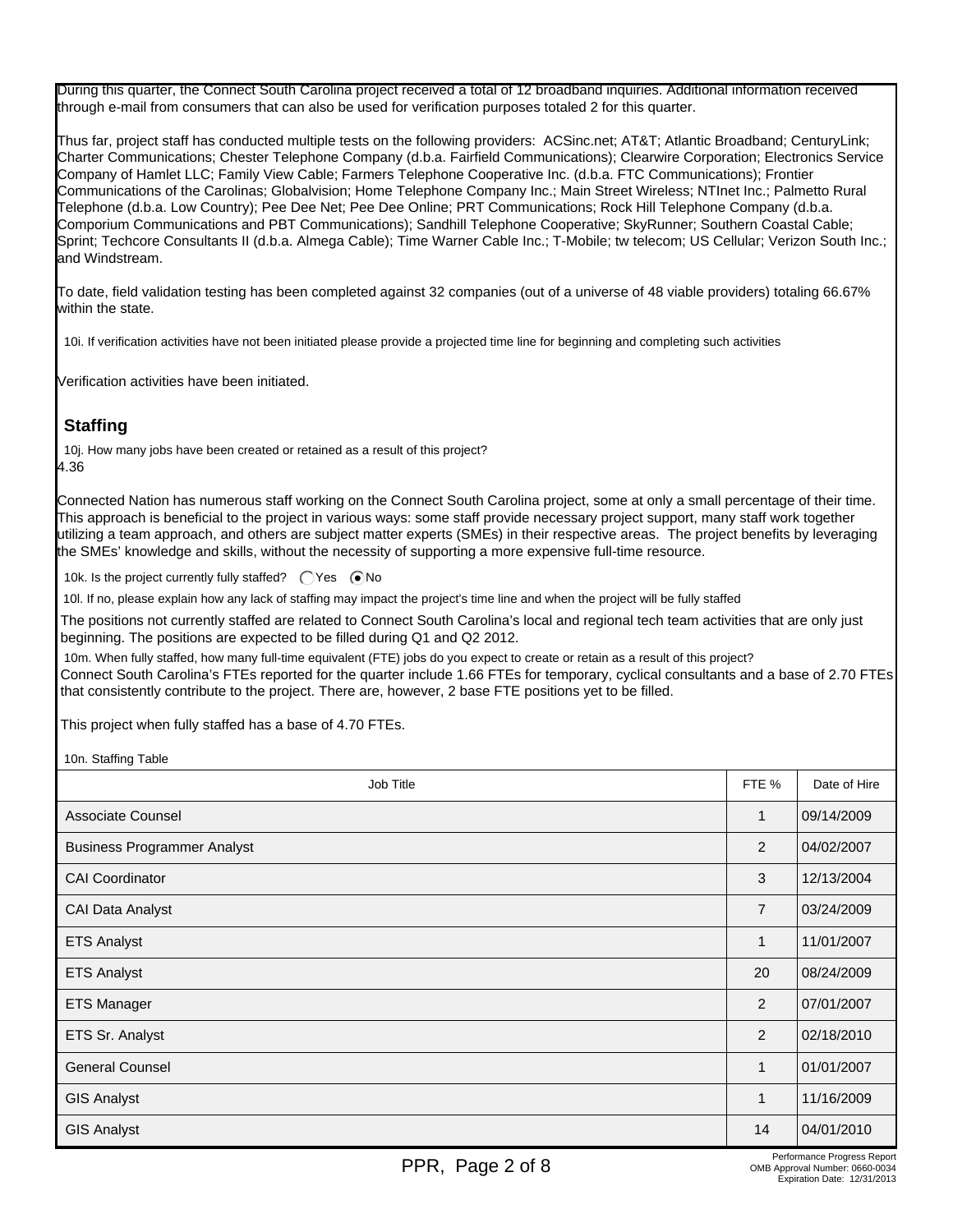| <b>GIS Analyst</b>                                                                       |                                                                                                                                                       |                |  |                   |                |  |                  | 42            | 09/17/2007                  |
|------------------------------------------------------------------------------------------|-------------------------------------------------------------------------------------------------------------------------------------------------------|----------------|--|-------------------|----------------|--|------------------|---------------|-----------------------------|
| <b>GIS Services Manager</b>                                                              |                                                                                                                                                       |                |  |                   |                |  |                  | $\mathbf{1}$  | 05/15/2007                  |
| Outreach & Awareness Manager                                                             |                                                                                                                                                       |                |  |                   |                |  |                  | 5             | 03/24/2009                  |
| Outreach & Awareness Specialist                                                          |                                                                                                                                                       |                |  |                   |                |  |                  | 3             | 10/01/2007                  |
| Outreach & Awareness Specialist                                                          |                                                                                                                                                       |                |  |                   |                |  |                  |               | 02/02/2009                  |
| Outreach & Awareness Specialist                                                          |                                                                                                                                                       |                |  |                   |                |  |                  |               | 01/04/2010                  |
| Outreach & Awareness Specialist                                                          |                                                                                                                                                       |                |  |                   |                |  |                  |               | 01/03/2010                  |
| Program Director                                                                         |                                                                                                                                                       |                |  |                   |                |  | 6                |               | 08/04/2008                  |
| Project Coordinator                                                                      |                                                                                                                                                       |                |  |                   |                |  | $\mathbf{1}$     |               | 08/01/2008                  |
| Project Coordinator                                                                      |                                                                                                                                                       |                |  |                   |                |  | $\overline{4}$   |               | 04/01/2005                  |
| Project Management Director                                                              |                                                                                                                                                       |                |  |                   |                |  | 33               |               | 12/16/2009                  |
| Project Manager                                                                          |                                                                                                                                                       |                |  |                   |                |  | 3                |               | 09/04/2007                  |
| Project Manager                                                                          |                                                                                                                                                       |                |  |                   |                |  | $\mathfrak{B}$   |               | 01/14/2008                  |
| Project Manager                                                                          |                                                                                                                                                       |                |  |                   |                |  | 4                |               | 01/14/2008                  |
| <b>Provider Relations Manager</b>                                                        |                                                                                                                                                       |                |  |                   |                |  |                  |               | 02/17/2005                  |
| Research & GIS Analyst                                                                   |                                                                                                                                                       |                |  |                   |                |  |                  |               | 05/14/2007                  |
| Research Analyst                                                                         |                                                                                                                                                       |                |  |                   |                |  |                  |               | 03/22/2010                  |
| Research Analyst                                                                         |                                                                                                                                                       |                |  |                   |                |  |                  |               | 02/01/2010                  |
| Research Analyst                                                                         |                                                                                                                                                       |                |  |                   |                |  |                  |               | 06/01/2009                  |
| Research Analyst                                                                         |                                                                                                                                                       |                |  |                   |                |  |                  |               | 09/19/2011                  |
| Research Analyst                                                                         |                                                                                                                                                       |                |  |                   |                |  | 82               |               | 02/16/2010                  |
| Research Analyst                                                                         |                                                                                                                                                       |                |  |                   |                |  | 82               |               | 02/16/2010                  |
| Research Manager                                                                         |                                                                                                                                                       |                |  |                   |                |  | $\overline{4}$   |               | 05/14/2007                  |
| <b>State Services Manager</b>                                                            |                                                                                                                                                       |                |  |                   |                |  | $\mathbf{1}$     |               | 07/01/2007                  |
| <b>State Services Specialist</b>                                                         |                                                                                                                                                       |                |  |                   |                |  | 39               |               | 02/02/2009                  |
| <b>Sub Contracts</b><br>10o. Subcontracts Table                                          |                                                                                                                                                       | <b>Add Row</b> |  | <b>Remove Row</b> |                |  |                  |               |                             |
| Name of Subcontractor                                                                    | Contract<br><b>RFP Issued</b><br>Executed<br>Purpose of Subcontract<br><b>Start Date</b><br><b>End Date</b><br><b>Federal Funds</b><br>(Y/N)<br>(Y/N) |                |  |                   |                |  |                  | In-Kind Funds |                             |
| Throughbred Research<br>Group                                                            | Research Surveys<br>Y<br>Y<br>02/09/2010<br>02/08/2012<br>167,350                                                                                     |                |  |                   |                |  | $\boldsymbol{0}$ |               |                             |
| <b>Contract Labor</b><br>Υ<br>Y<br>12/20/2009<br>Contract Labor<br>12/19/2014<br>175,613 |                                                                                                                                                       |                |  |                   |                |  |                  |               | 100,233                     |
| <b>Funding</b>                                                                           |                                                                                                                                                       |                |  |                   | <b>Add Row</b> |  |                  |               | <b>Remove Row</b>           |
|                                                                                          |                                                                                                                                                       |                |  |                   |                |  |                  |               | Performance Progress Report |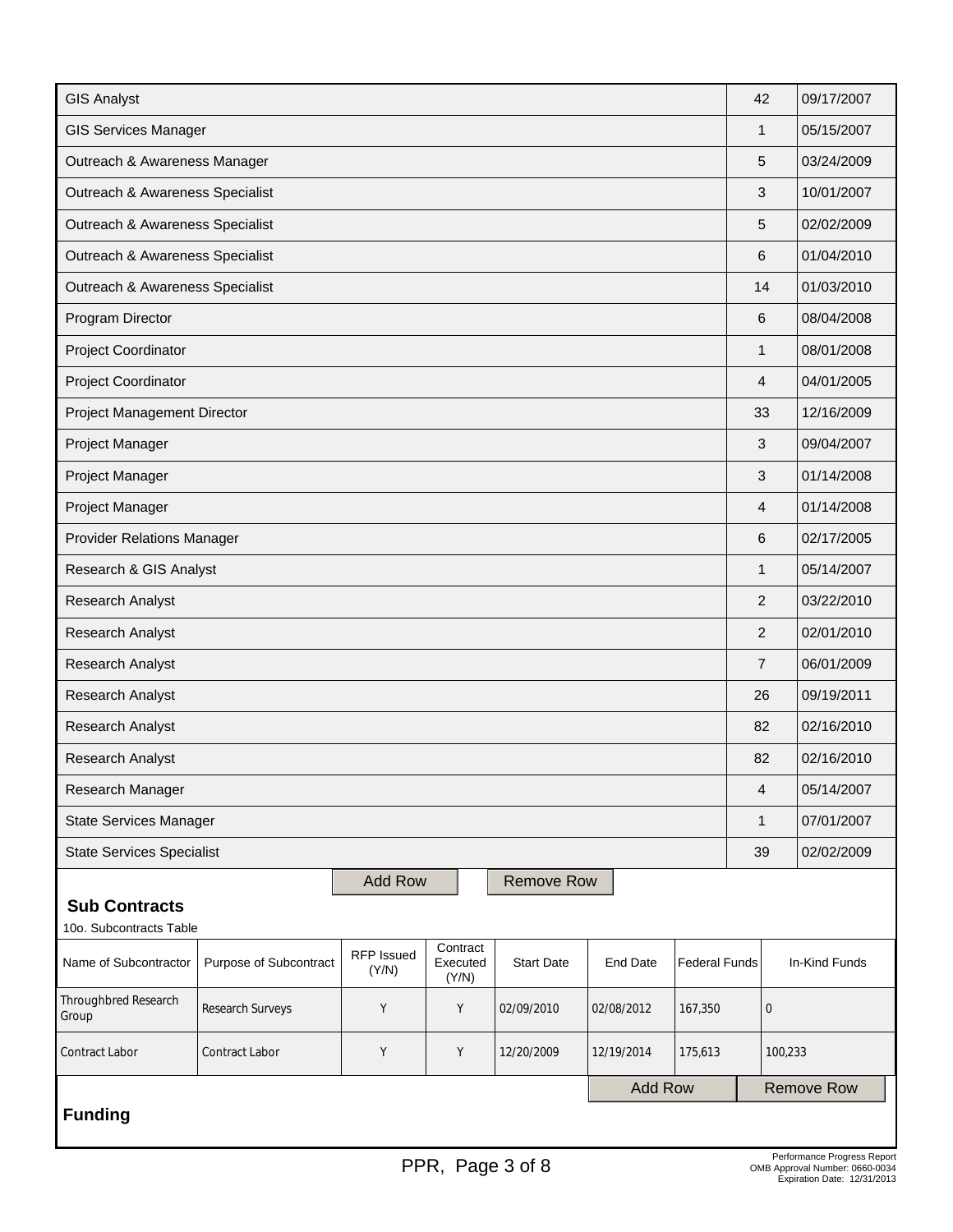| 10p. How much Federal funding has been expended as of the end of the last quarter?                                    |                                    |                     | \$1,343,547            | 10q. How much Remains?<br>\$2,636,285 |                                   |                                |  |  |  |
|-----------------------------------------------------------------------------------------------------------------------|------------------------------------|---------------------|------------------------|---------------------------------------|-----------------------------------|--------------------------------|--|--|--|
| 10r. How much matching funds have been expended as of the end of last quarter?<br>\$404,085<br>10s. How much Remains? |                                    |                     |                        |                                       |                                   |                                |  |  |  |
| 10t. Budget Worksheet                                                                                                 |                                    |                     |                        |                                       |                                   |                                |  |  |  |
| <b>Mapping Budget Element</b>                                                                                         | Federal<br><b>Funds</b><br>Granted | Proposed<br>In-Kind | Total<br><b>Budget</b> | Federal<br><b>Funds</b><br>Expended   | <b>Matching Funds</b><br>Expended | <b>Total Funds</b><br>Expended |  |  |  |
| <b>Personal Salaries</b>                                                                                              | \$1,199,434                        | \$123,752           | \$1,323,186            | \$340,525                             | \$49,312                          | \$389,837                      |  |  |  |
| <b>Personnel Fringe Benefits</b>                                                                                      | \$257,278                          | \$32,004            | \$289,282              | \$74,022                              | \$11,622                          | \$85,644                       |  |  |  |
| Travel                                                                                                                | \$157,557                          | \$0                 | \$157,557              | \$55,438                              | \$95                              | \$55,533                       |  |  |  |
| Equipment                                                                                                             | \$139,143                          | \$0                 | \$139,143              | \$71,312                              | \$0                               | \$71,312                       |  |  |  |
| Materials / Supplies                                                                                                  | \$50,350                           | \$0                 | \$50,350               | \$19,835                              | \$0                               | \$19,835                       |  |  |  |
| Subcontracts Total                                                                                                    | \$891,457                          | \$106,883           | \$998,340              | \$359,024                             | \$100,233                         | \$459,257                      |  |  |  |
| Subcontract #1                                                                                                        | \$321,347                          | \$0                 | \$321,347              | \$167,350                             | \$0                               | \$167,350                      |  |  |  |
| Subcontract #2                                                                                                        | \$506,111                          | \$106,883           | \$612,994              | \$175,613                             | \$100,233                         | \$275,846                      |  |  |  |
| Subcontract #3                                                                                                        | \$25,316                           | \$0                 | \$25,316               | \$7,603                               | \$0                               | \$7,603                        |  |  |  |
| Subcontract #4                                                                                                        | \$38,683                           | \$0                 | \$38,683               | \$8,458                               | \$0                               | \$8,458                        |  |  |  |
| Subcontract #5                                                                                                        | \$0                                | \$0                 | \$0                    | \$0                                   | \$0                               | \$0                            |  |  |  |
| Construction                                                                                                          | \$0                                | \$0                 | \$0                    | \$0                                   | \$0                               | \$0                            |  |  |  |
| Other                                                                                                                 | \$54,298                           | \$685,883           | \$740,181              | \$16,756                              | \$190,257                         | \$207,013                      |  |  |  |
| <b>Total Direct Costs</b>                                                                                             | \$2,749,517                        | \$948,522           | \$3,698,039            | \$936,912                             | \$351,519                         | \$1,288,431                    |  |  |  |
| <b>Total Indirect Costs</b>                                                                                           | \$1,230,315                        | \$82,145            | \$1,312,460            | \$406,635                             | \$52,566                          | \$459,201                      |  |  |  |
| <b>Total Costs</b>                                                                                                    | \$3,979,832                        | \$1,030,667         | \$5,010,499            | \$1,343,547                           | \$404,085                         | \$1,747,632                    |  |  |  |
| % Of Total                                                                                                            | 79                                 | 21                  | 100                    | 77                                    | 23                                | 100                            |  |  |  |

### **Hardware / Software**

10u. Has the project team purchased the software / hardware described in the application?  $\bigcirc$ Yes  $\bigcirc$ No

10v. If yes, please list

Hardware/Software purchases for the project to date include the following:

• BroadbandStat- \$60,000

- Computers & Software- \$13,586
- GIS Software Maintenance- \$5,195
- Spectrum Analyzer- \$4,477
- Speed Test Software- \$2,428
- Google Earth Pro- \$266

10w. Please note any software / hardware that has yet to be purchased and explain why it has not been purchased

Remaining purchases may include SQL server for mapping geodatabase, SQL server software, multiple dedicated storage servers, security application, additional backup replication solution, computers, GPS units, interactive map upgrades/maintenance, ArcInfo/ ArcGIS maintenance, and speed test updates as well as computers and software maintenance.

10x. Has the project team purchased or used any data sets?  $\bigcirc$ Yes  $\bigcirc$ No

10y. If yes, please list

Connect South Carolina received a Community Anchor Institution (CIA) connectivity information dataset for a variety of institution types including higher education, state and local governments, public safety and more from the South Carolina Budget and Control Board - Department of State Information Technology as part of an in-kind match contribution to Connect South Carolina with its mapping and planning goals - \$107,548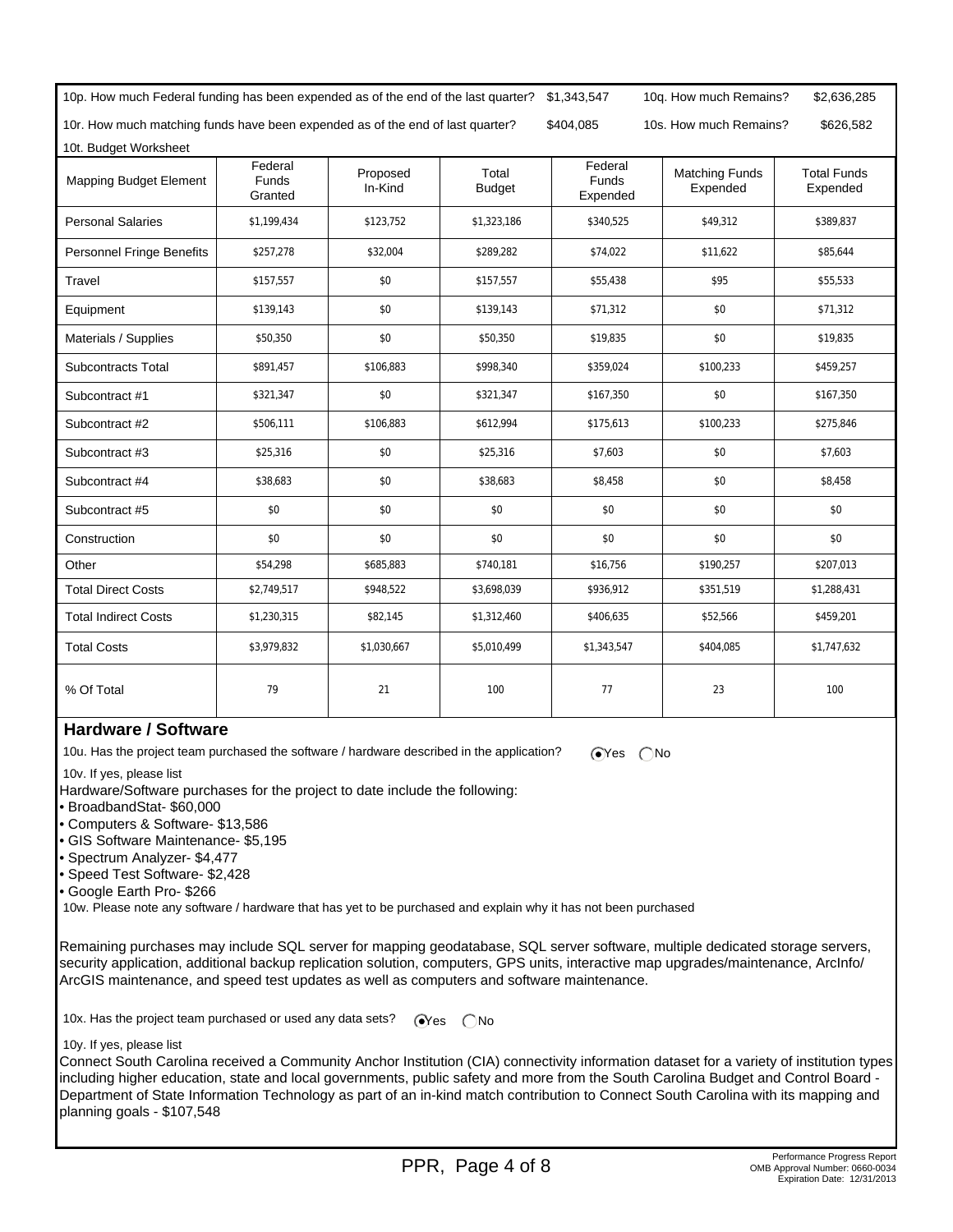Connect South Carolina received a Community Anchor Institution (CAI) dataset for schools and libraries from the South Carolina Budget and Control Board - Department of State Information Technology as part of an in-kind match contribution to Connect South Carolina with its mapping and planning goals - \$71,232

10z. Are there any additional project milestones or information that has not been included?  $\bigcirc$  Yes  $\bigcirc$  No

10aa. If yes, please list

During Q4 2011, Connect South Carolina continued gathering data on the location and broadband connectivity of Community Anchor Institutions, in accordance with the data requirements of the SBI Notice of Funds Availability (NOFA) Technical Appendix. Efforts have been focused on conducting outreach and raising awareness of this important project through a statewide campaign.

Connect South Carolina has formed a strong partnership with the South Carolina Division of State Information Technology (DSIT) to gather connectivity data across all CAI sectors within the state that utilize the services of their state network. During this quarter Connect South Carolina continues to process connectivity data from DSIT submitted across all CAI sectors. Additionally Connect South Carolina presented an update to the South Carolina State Library Director's meeting to raise awareness about the importance of this project and the need for libraries to utilize a high speed connection at their facilities.

We continue to utilize our online survey and raise awareness of the importance of CAI broadband connectivity. Connect South Carolina has an ongoing mission to educate CAI throughout the state on the importance of participating in the project.

Response is continued on the Connect South Carolina Q4 2011 Supplemental Answers Document. 10bb. Please describe any challenge or obstacle that you have encountered and detail the mitigation strategies the project team is employing

No challenges or obstacles to report.

 10cc. Please provide any other information that you think would be useful to NTIA as it assesses your Broadband Mapping Project A variety of Connect South Carolina broadband maps were updated to reflect the October 2011 mapping data update and used to further identify unserved and underserved areas and to expand service to unserved households. http://www.connectsc.org/mapping

Connect South Carolina staff presented at the South Carolina Telecommunications Association fall conference in Columbia where attendees were able to share ideas and insights about telecommunications technologies with peers. Connect South Carolina representatives were in attendance in order to underscore the importance of provider participation in the broadband mapping program. http://www.connectsc.org/blog/post/scta-conference-provides-opportunity-explore-usf-reform-and-its-impact-south-carolina

#### **11. Broadband Planning**

 11a. Please describe progress made against all goals, objectives, and milestones detailed in the approved Project Plan. Be sure to include a description of each major activity / milestone that you plan to complete and your current status

Technical Assistance Milestone(s) Year 2 Quarter 4 per approved Project

Analyze 2011 statewide business survey research results - This goal was met. On behalf of the state of South Carolina, Connected Nation (CN) conducted the 2011 Business Technology Assessment telephone survey. In Q4 2011 CN surveyed 808 businesses and released a report to state stakeholders outlining the initial results of this survey.

Finalize and distribute 2011 non-adopter oversample survey results - This goal was met. On behalf of the state of South Carolina, CN publicly released results from the 2011 residential survey research and non-adopter oversample surveys, presenting those results to state stakeholders and making the data available to the public in the form of an interactive web tool.

Finalize and distribute 2011 statewide residential survey research results - This goal was met. On behalf of the state of South Carolina, CN publicly released results from the 2011 residential survey research and non-adopter oversample surveys, presenting those results to state stakeholders and making the data available to the public in the form of an interactive web tool (http://www.connectsc.org/ survey-results/residential).

Develop research plan for years 3 through 5 - This goal was partially met. Throughout this quarter, conversations were held between CN staff and state stakeholders regarding the methodology and results of the surveys, with stakeholder input being continually incorporated into research plans for years 3-5. The research plans for years 3-5 are expected to be finalized in Q1 2012.

Peer review of 2011 survey research completed – This goal will be completed in Q1 2012. Connected Nation was not able to finalize the peer review process before the end of Q4 2011. At this time, CN is conducting an ongoing search to identify an appropriate partner for the peer review process.

Response is continued on the Connect South Carolina Q4 2011 Supplemental Answers Document.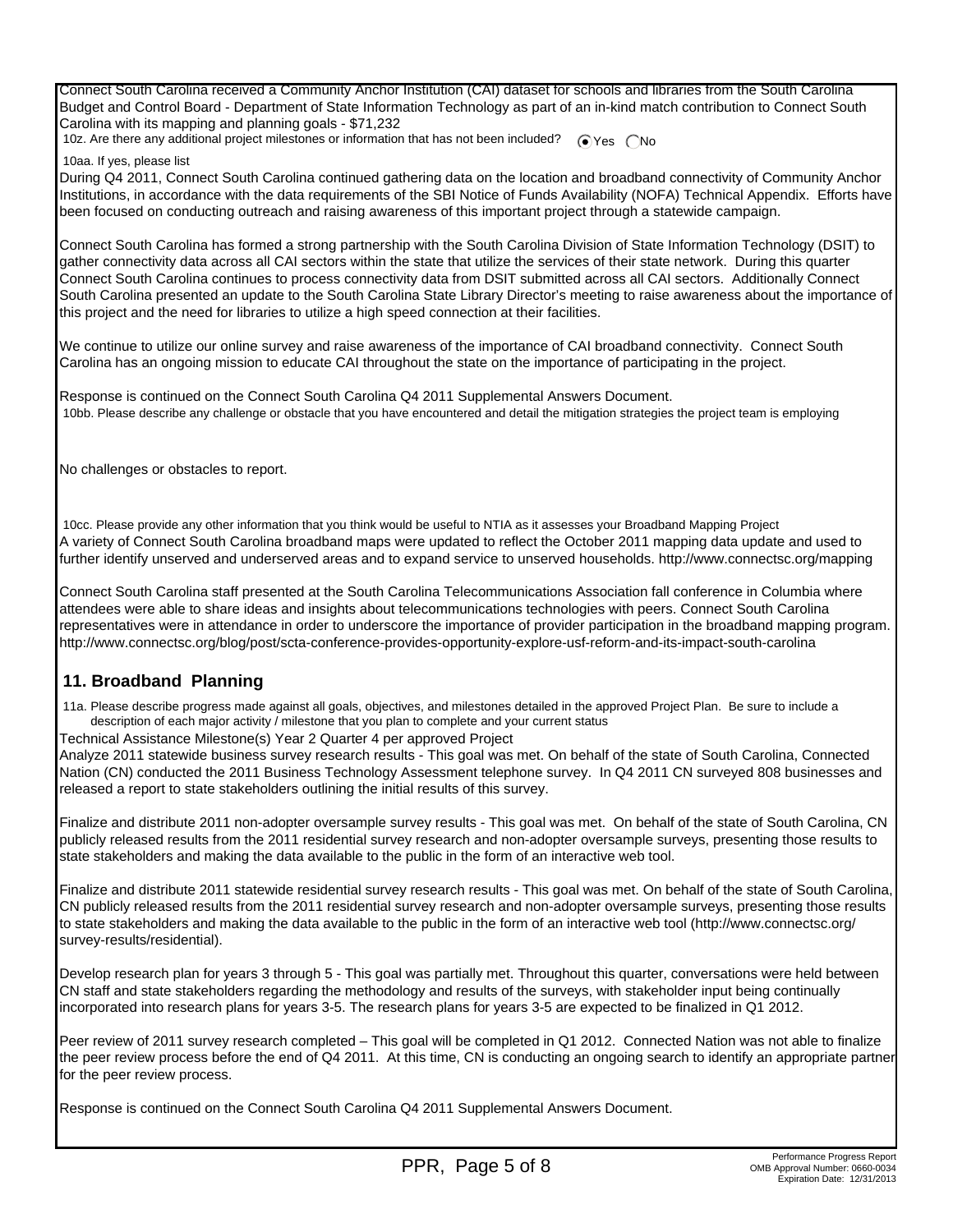11b. Please describe any challenge or obstacle that you have encountered and detail the mitigation strategies the project team is employing Technical Assistance

CN was not able to finalize the peer review process before the end of Q4 2011. At this time, CN is conducting an ongoing search to identify an appropriate partner for the peer review process.

Local/Regional Technology Planning Teams

Connect South Carolina recruited, issued a formal letter, and negotiated employment terms for a Community Engagement Management Consultant; regretfully, acceptable terms were not able to be met. Recruitment efforts will continue as the community engagement efforts ramp up.

11c. Does the Project Team anticipate any changes to the project plan for Broadband Planning?  $\bigcirc$ Yes  $\bigcirc$ No

 11d. If yes, please describe these anticipated changes. Please note that NTIA will need to approve changes to the Project Plan before they can be implemented

Connect South Carolina anticipates the completion of the peer review process to take place during Q2 2012. Similarly, recruitment of Community Engagement Management Consultant will occur during Q1 2012.

## **Funding**

11e. How much Federal funding has been expended as of the end of the last quarter? \$0 11f. How much Remains? \$0

11g. How much matching funds have been expended as of the end of last quarter? \$0 11h. How much Remains? \$0

| 11i. Planning Worksheet     |             |          |          |          |          |             |  |  |
|-----------------------------|-------------|----------|----------|----------|----------|-------------|--|--|
| <b>Personal Salaries</b>    | \$0         | \$0      | \$0      | \$0      | \$0      | \$0         |  |  |
| Personnel Fringe Benefits   | \$0         | \$0      | \$0      | \$0      | \$0      | \$0         |  |  |
| Travel                      | \$0         | \$0      | \$0      | \$0      | \$0      | \$0         |  |  |
| Equipment                   | \$0         | \$0      | \$0      | \$0      | \$0      | \$0         |  |  |
| Materials / Supplies        | \$0         | \$0      | \$0      | \$0      | \$0      | \$0         |  |  |
| Subcontracts Total          | \$0         | \$0      | \$0      | \$0      | \$0      | \$0         |  |  |
| Subcontract #1              | \$0         | \$0      | \$0      | \$0      | \$0      | \$0         |  |  |
| Subcontract #2              | \$0         | \$0      | \$0      | \$0      | \$0      | \$0         |  |  |
| Subcontract #3              | \$0         | \$0      | \$0      | \$0      | \$0      | \$0         |  |  |
| Subcontract #4              | \$0         | \$0      | \$0      | \$0      | \$0      | \$0         |  |  |
| Subcontract #5              | \$0         | \$0      | \$0      | \$0      | \$0      | \$0         |  |  |
| Construction                | \$0         | \$0      | \$0      | \$0      | \$0      | \$0         |  |  |
| Other                       | \$0         | \$0      | \$0      | \$0      | \$0      | \$0         |  |  |
| <b>Total Direct Costs</b>   | \$0         | \$0      | \$0      | \$0      | \$0      | \$0         |  |  |
| <b>Total Indirect Costs</b> | \$0         | \$0      | \$0      | \$0      | \$0      | \$0         |  |  |
| <b>Total Costs</b>          | \$0         | \$0      | \$0      | \$0      | \$0      | \$0         |  |  |
| % Of Total                  | $\mathbf 0$ | $\Omega$ | $\Omega$ | $\Omega$ | $\Omega$ | $\mathbf 0$ |  |  |

#### **Additional Planning Information**

11j. Are there any additional project milestones or information that has not been included?

Local/Regional Technology Planning Teams

\* Presented on the new Universal Service Fund reform for relevant South Carolina parties, consisting of a concise overview of the upcoming changes and how those changes may be felt in South Carolina.

\* Conducted several broadband presentations throughout the state including SC Telecommunication Association, South Carolina IT Solutions Committee, and South Carolina Association of Public Library Administrators.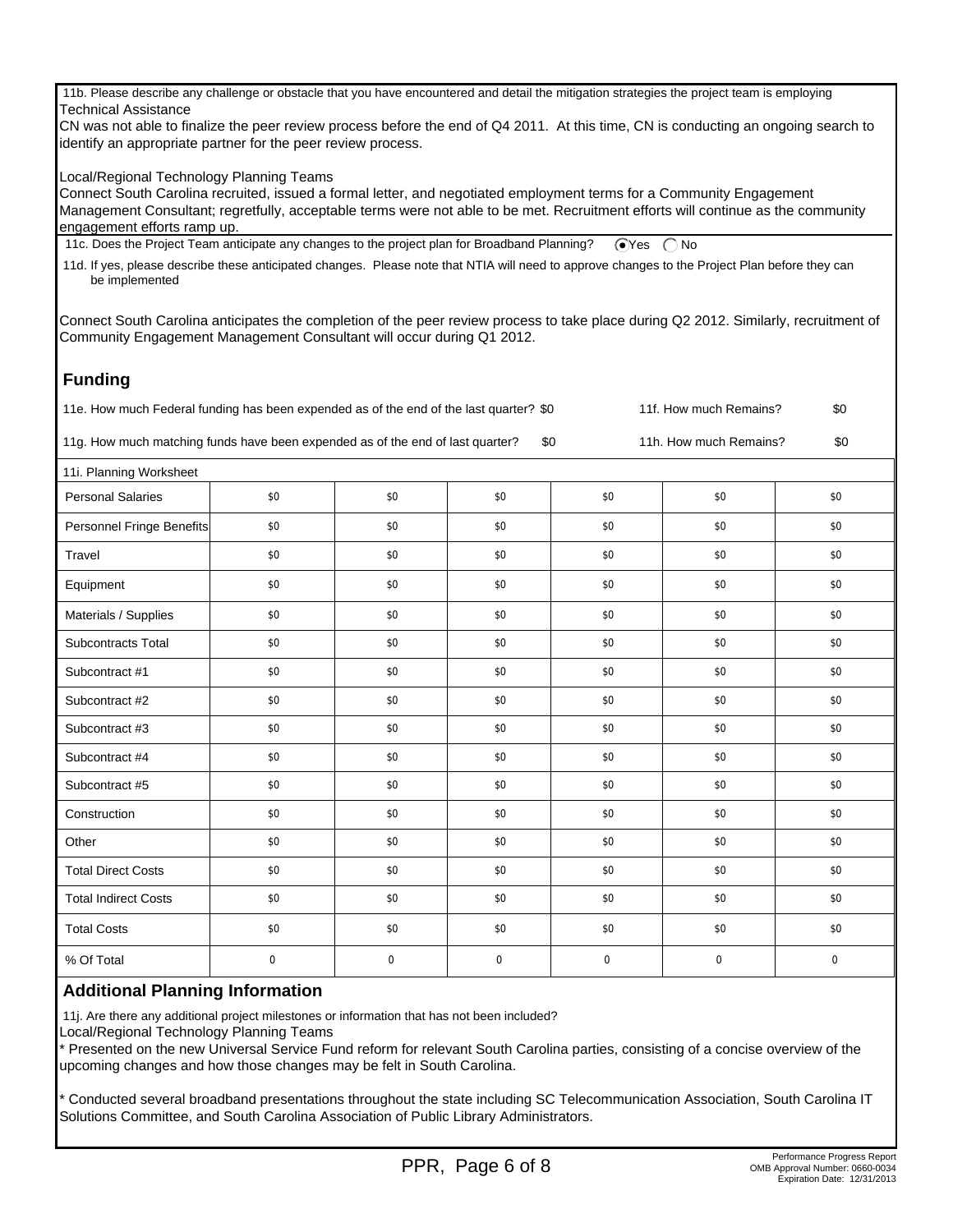11k. Please describe any challenge or obstacle that you have encountered and detail the mitigation strategies the Project Team is employing

Nothing further to report.

 11l. Please provide any other information that you think would be useful to NTIA as it assesses your Broadband Mapping Project Technical Assistance

Connect South Carolina released the 2011 Residential Broadband Adoption Survey. This research found approximately 43% of South Carolina residents are not subscribing to broadband at home. Most notably, the majority of low-income, rural, senior, disabled adult, Hispanic, and African-American households are without broadband at home, leaving them facing an uphill battle in keeping up with essential online resources, job and educational opportunities, and social services.

http://www.connectsc.org/recent-news/connect-south-carolina-releases-2011-residential-broadband-adoption-survey-results

Connect South Carolina has used data from the Business Technology Survey to develop web, blog, and social media content that illustrates how 27% of South Carolina businesses do not use broadband. This percentage would mean that approximately 29,000 South Carolina business establishments do not use broadband or benefit from the opportunities it offers. http://www.connectsc.org/blog/post/27-south-carolina-businesses-do-not-use-broadband

Connect South Carolina staff presented at the South Carolina Telecommunications Association fall conference in Columbia where attendees were informed that the FCC now places more weight on Community Anchor Institution support as criteria for USF funding. Connect South Carolina's community engagement process will make it easier for USF recipients to meet these requirements. http://www.connectsc.org/blog/post/scta-conference-provides-opportunity-explore-usf-reform-and-its-impact-south-carolina

Response is continued on the Connect South Carolina Q4 2011 Supplemental Answers Document